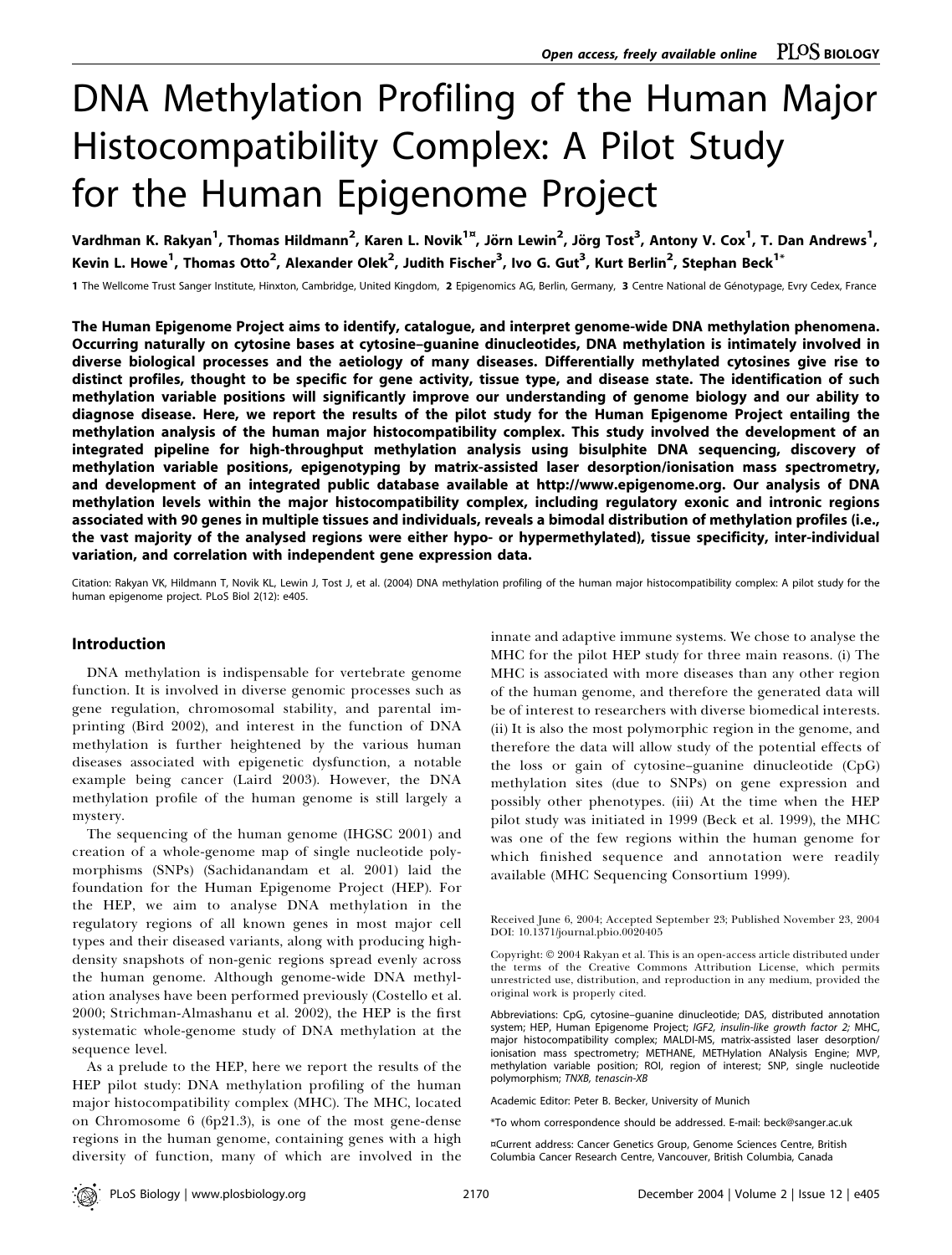Using an integrated pipeline involving high-throughput bisulphite DNA sequencing, we have determined the DNA methylation levels within the vicinity of the promoter and other relevant regions, such as CpG islands and first exons and introns of 90 genes within the 3.8-Mb MHC region in multiple tissues and individuals. Our analysis reveals a bimodal distribution of methylation levels, tissue specificity, and inter-individual variation. We have also developed matrix-assisted laser desorption/ionisation mass spectrometry (MALDI-MS) assays for high-throughput epigenotyping of the analysed regions. Finally, we have established a publicly available database for the HEP data (http://www.epigenome. org), which integrates, for the first time, epigenetic information with the existing genome annotation.

### Results/Discussion

For the DNA methylation profiling of the human MHC, the following regions of interest (ROIs) were chosen: (i) a potential regulatory region for each gene and (ii) the most CpG-dense region of each gene. It is well established that epigenetic modifications at regulatory regions, in particular promoters, correlate with the transcriptional state of the cognate gene (reviewed in Bird 2002). Because the precise locations of promoters within the human MHC were unknown at the time this study was initiated, we surmised that analysing a region from 2 kb upstream to 500 bp downstream of the annotated start codon would, in many cases, include the promoter region. Such regions were designated as ''upstream'' ROIs. ROIs representing the most CpG-dense region within each gene were defined for the region from 500 bp downstream of the annotated start codon to the end of the gene and did not exceed a total length of 2.5 kb. These ROIs were named ''intragenic''. For longer genes, more than one intragenic ROI was chosen. Within each ROI, we used the amplicon with the highest CpG density that could be successfully amplified. Other amplicons, if used, were chosen based on the ranking of their CpG density. Wherever possible, CpG islands associated with genes were included. (CpG islands have been defined by Bird [1986] as a contiguous window of DNA of at least 200 bp in which the  $G + C$  content is at least 50% and the ratio of observed over expected CpG frequency is greater than 0.6. We used a slightly stricter definition: regions of at least 400 bp in which the G + C content is at least 50% and the ratio of observed over expected CpG frequency is greater than 0.6.) All known repeat sequences were avoided during amplicon design. Methylation was analysed in seven human tissues adipose, brain, breast, liver, lung, muscle, and prostate—with multiple samples from different individuals for all tissues (except adipose) (see Table S1).

Figure 1 shows the locations and the coverage provided by the bisulphite PCR amplicons across the 3.8-Mb human MHC in the context of annotated genes, CpG content, CpG islands, and SNPs extracted from the SNP database (http:// www.ncbi.nlm.nih.gov/SNP). A total of 253 unique amplicons were successfully analysed (Table 1). On average, the amplicons were 438 bp in length (which is close to the optimum amplicon length for the bisulphite PCR), were relatively GC-rich (average  $G + C > 50\%$ ), and had a high density of CpGs (approximately 1 CpG/31 bp). Ninety genes (i.e., more than 70% of all expressed genes within the MHC) were represented by at least one amplicon. Of the analysed CpG sites, 80% displayed methylation levels that varied (i.e., by more than 20%) either between individuals and/or tissues,

|  |  | Table 1. Amplicon Statistics |  |
|--|--|------------------------------|--|
|--|--|------------------------------|--|

| <b>Statistic</b>                                                                                 | Value          |
|--------------------------------------------------------------------------------------------------|----------------|
|                                                                                                  |                |
| Amplicons analysed                                                                               | 253            |
| Mean amplicon length (in basepairs, $\pm$ sd)                                                    | $438 \pm 65$   |
| Mean number of CpGs per amplicon $(\pm \text{ sd})$                                              | $13 \pm 8$     |
| Mean G + C percentage of amplicons $(\pm \text{ sd})$                                            | 56 $\pm$ 7     |
| Mean ratio of observed CpG sites/expected CpG sites per amplicon $(\pm s)d$                      | $0.48 \pm 0.2$ |
| Measurements for which methylation data were obtained <sup>a</sup>                               | 134,065        |
| Unique CpG sites analysed                                                                        | 3,273          |
| Proportion of unique CpG sites with methylation differences $>$ 50% <sup>b</sup>                 | 0.45           |
| Proportion of unique CpG sites with methylation differences $> 20\%$ <sup>c</sup>                | 0.81           |
| Proportion of unique CpG sites with methylation differences $>$ 20% between tissues <sup>d</sup> | 0.41           |
| CpG sites that overlap with known SNPs                                                           | 101            |
| Expressed MHC genes represented by at least one amplicon                                         | 90             |
| Upstream amplicons                                                                               | 72             |
| Intragenic amplicons                                                                             | 181            |
| Amplicons that fulfil CpG island definition                                                      | 27             |

Total number of CpG sites for which methylation levels were determined from forward and reverse sequencing.

b Proportion of unique CpG positions analysed that showed a difference of 50% or greater between the minimum and maximum methylation levels observed at that site across all samples.

<sup>c</sup> Proportion of unique CpG positions analysed that showed a difference of 20% or greater between the minimum and maximum methylation levels observed at that site across all samples.

d Proportion of unique CpG positions analysed that showed a difference of 20% or greater between the minimum and maximum average methylation levels observed at that site across different tissue types. The mean methylation for a unique CpG in a tissue was calculated by averaging the measurements of the individual samples from that tissue type.

DOI: 10.1371/journal.pbio.0020405.t001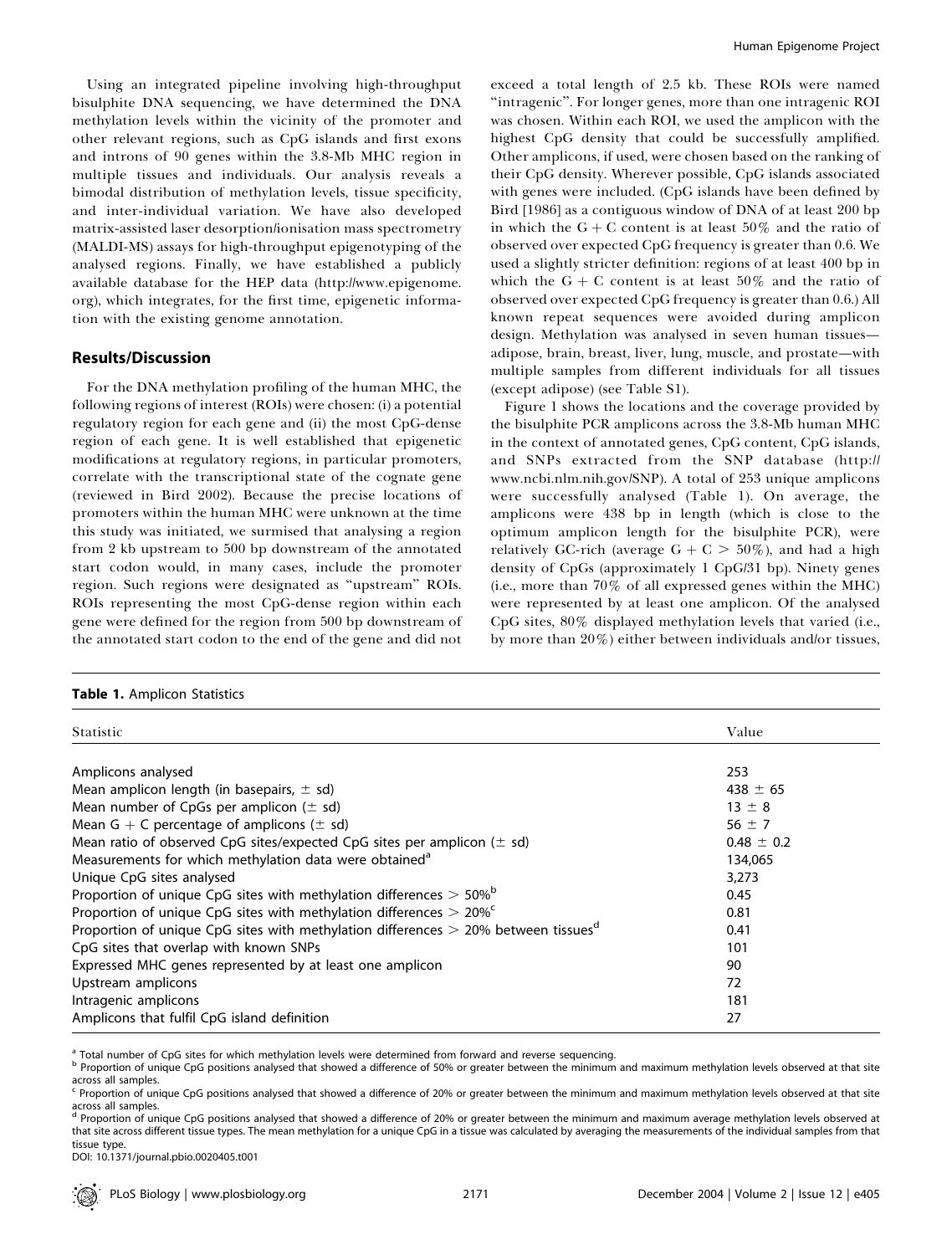Human Epigenome Project



Figure 1. Map of the Human MHC Showing Coverage and Locations of the Bisulphite PCR Amplicons for Which Methylation Data Have Been Generated Tracks from top to bottom are as follows. (1) CpG content—the proportion of CpGs in 8-kb windows. The expected proportion of CpG dinucletides is 0.04 based on the background base composition of Chromosome 6 (Mungall et al. 2003). (2) Random SNP density in 1,000-bp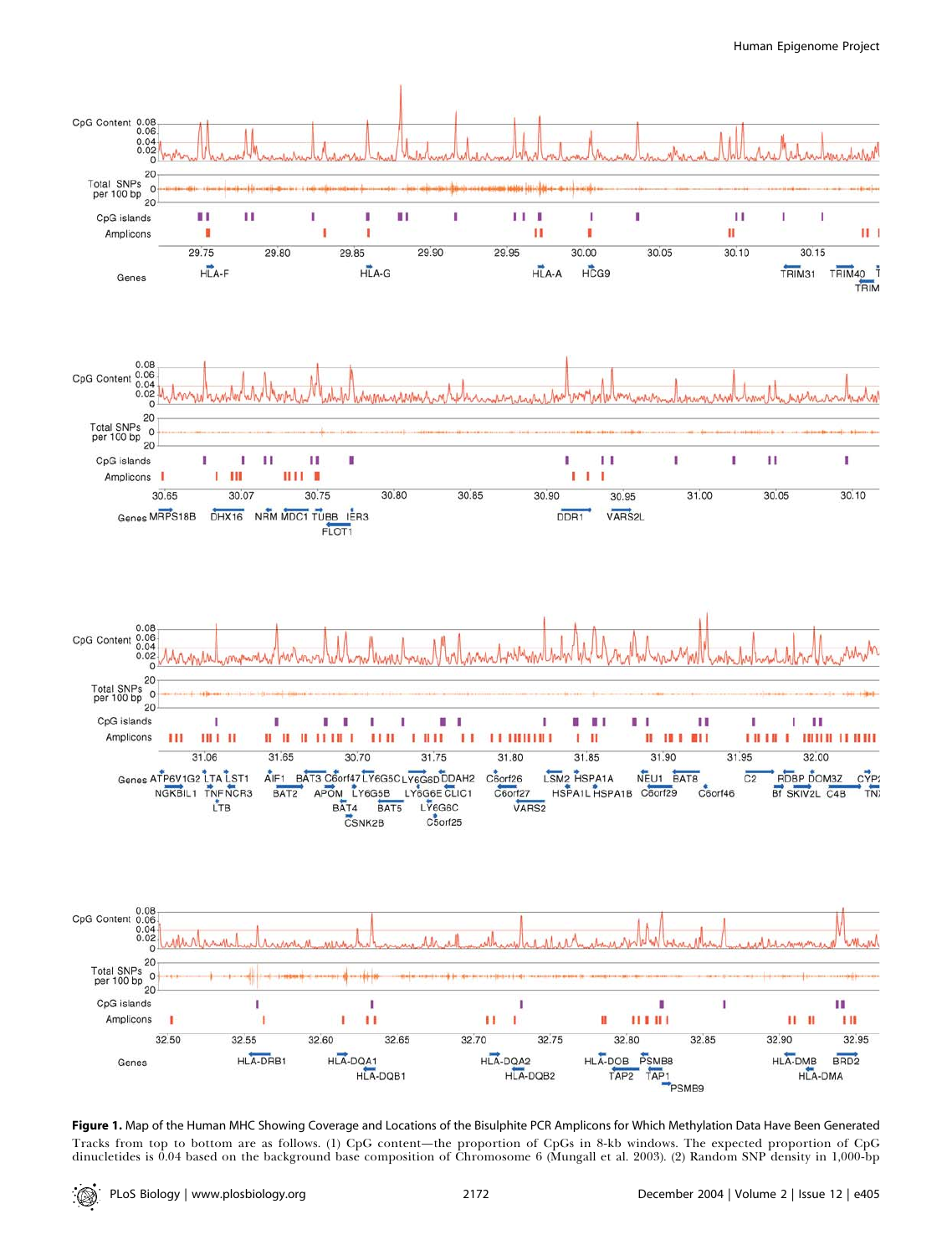#### Human Epigenome Project



windows. (3) Location of predicted CpG islands. (4) Bisulphite PCR amplicons. (5) Location of annotated gene structures. Right and left arrows indicate gene structures on the sense and antisense strand, respectively. Official gene symbols are used where available. DOI: 10.1371/journal.pbio.0020405.g001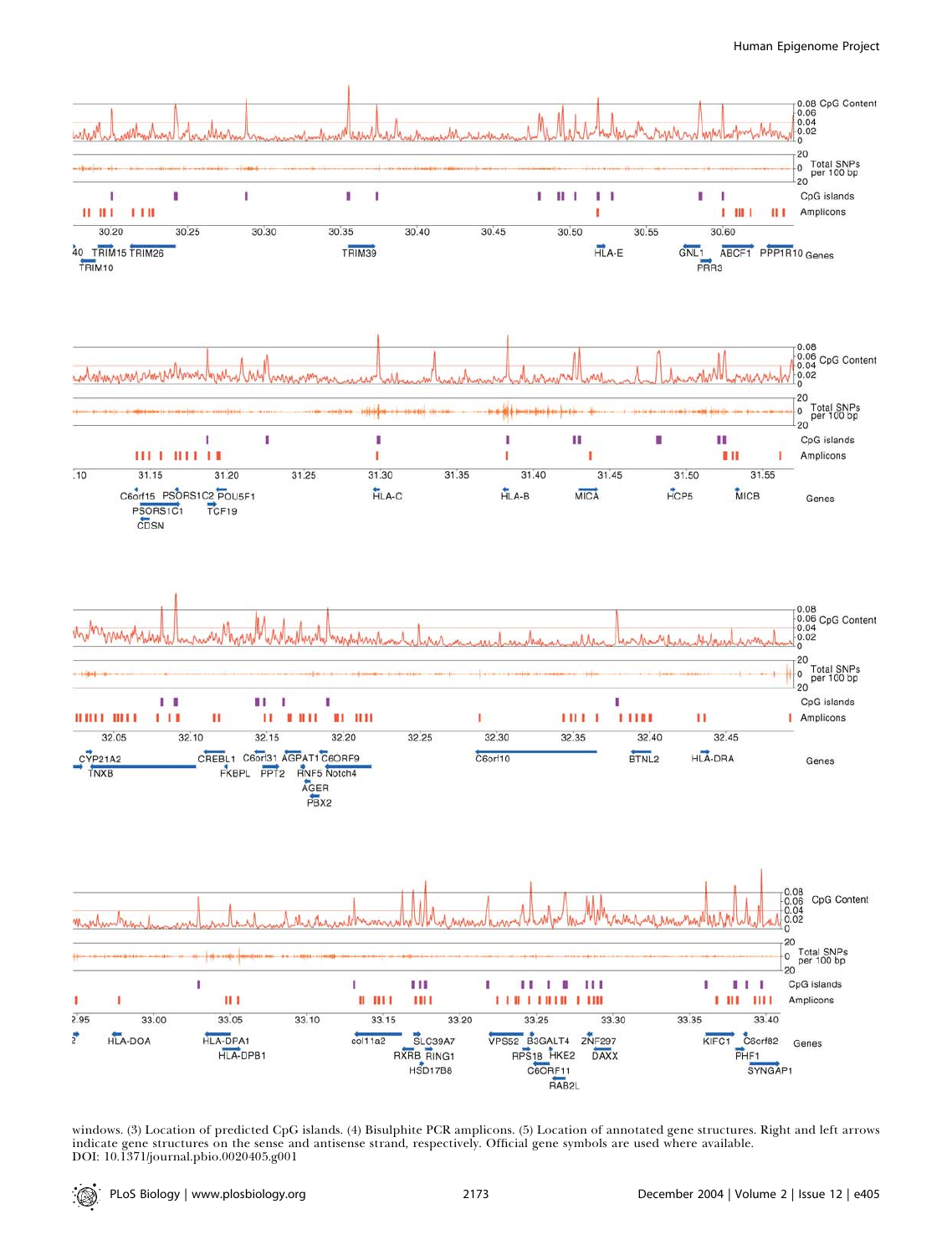suggesting that the potential information content of the selected amplicons was relatively high.

# Quantification of DNA Methylation by Direct Sequencing of Bisulphite PCR Products

We analysed DNA methylation using bisulphite sequencing (Olek et al. 1996). In the presence of sodium bisulphite, unmethylated cytosines are converted to uracil, whereas methylated cytosines are unreactive under the same conditions. After bisulphite treatment the DNA is subjected to PCR and sequencing. Methylated cytosines are detected as cytosines in the sequencing reaction, whereas all unmethylated cytosines appear as thymidines. Traditionally, bisulphite PCR analysis involves sequencing multiple sub-clones of the bisulphite PCR product. This approach is time-consuming, and there have also been reports of bias (Grunau et al. 2001) and hetero-duplex amplification (Sandovici et al. 2003) during sub-cloning of bisulphite PCR products. We sequenced the bisulphite PCR products directly with the same primers used in the PCR and developed software, called ESME (Lewin et al. 2004), to determine the DNA methylation levels from the sequence trace files. Briefly, ESME performs quality control, normalises signals, corrects for incomplete bisulphite conversion, and maps positions in the trace file to CpGs in the reference sequence. The program calculates methylation levels by comparing the C to T peaks at CpG sites, with the ability to discriminate levels of methylation that differ by as little as 20%. Methylation estimation by ESME at any given CpG site is the average from all the copies generated during PCR and is, therefore, compared to subcloning, a more accurate representation of the methylation level. Furthermore, we reanalysed the methylation levels of 77 amplicons by MALDI-MS, which allows for discrimination of methylation levels that differ by as little as 5% (Tost et al. 2003). Figure 2 shows the comparison of the two methods, demonstrating a concordance rate of 88% between ESME and MALDI-MS.

### The HEP Database

To make the data generated in this study a publicly available resource, we have designed a Web-based, EN-



SEMBL-like genome browser (http://www.epigenome.org) that allows easy access to the data from the pilot HEP study (Figure 3A and 3B). Methylation levels calculated by ESME are displayed in a colour-coded matrix. Rows represent the averages of forward and reverse sequences for various tissues while columns represent individual CpG sites. Each matrix square therefore represents the average methylation level at a given CpG site for a given tissue. Multiple data rows are available for all tissues (except adipose). Clicking on a square in the genome browser reveals the level of methylation observed at that particular CpG site (the average of the forward and reverse sequence) and information about the tissue source. Additional annotation includes chromosome coordinates, CpG islands, SNPs, ENSEMBL and high-quality, manually curated Vertebrate Genome Annotation database transcripts, the ROIs, and amplicon and primer sequences. The browser provides a zoom function to view the genomic sequence (Figure 3B), and a link to ENSEMBL facilitates access to additional information and the ENSEMBL search engines. The data from the full-scale HEP will be made available via the same browser, providing a novel public resource for the research community.

#### Methylation Profile Characteristics of the MHC

The methylation profile of the human MHC region appears to be strongly bimodal, with over 90% of the amplicons being either relatively hypomethylated (i.e., median methylation of amplicon 30% or less) or relatively hypermethylated (i.e., median methylation of amplicon 70% or greater) (Figures 3A and 4). Re-analysis of a subset of the data by MALDI-MS confirmed the bimodality of the methylation profile (Figure 4). Extensive bimodality of genomic methylation profiles has been observed by several authors (reviewed in Bird 2002). Furthermore, the experiments of Lorincz et al. (2002) suggest that the extremes of methylation profiles may in fact be the most stable states within the genome. Lorincz et al. showed that a high density of methylation at a proviral construct is stably propagated in vivo, whereas a low density of proviral methylation is inherently unstable, with daughter cells harbouring proviral cassettes that are demethylated or de

> Figure 2. Comparison of Methylation Measurements Obtained Using MALDI-MS with Those from ESME Analysis of Directly Sequenced Bisulphite PCR Products

> (A) Comparison of methylation measurements obtained by MALDI-MS (x-axis) with ESME-processed data from sequencing (y-axis). Methylation rates at CpGs from forward and reverse sequencing were binned into ten intervals from zero to one using corresponding MAL-DI-MS measurements at the same CpGs and in the same tissue samples.

> (B) Comparison of methylation measurements obtained from ESME-processed data (x-axis) with measurements from MALDI-MS (y-axis). Methylation rates from MALDI are binned as in (A), using the corresponding methylation values from sequencing. Red lines show the means of the binned rates; bars show the standard deviations. The overall correla-

tion of the data is 0.887. Data points that are not around a methylation rate of zero or one are covered by few measurements because of the bimodal distribution of methylation measurements. DOI: 10.1371/journal.pbio.0020405.g002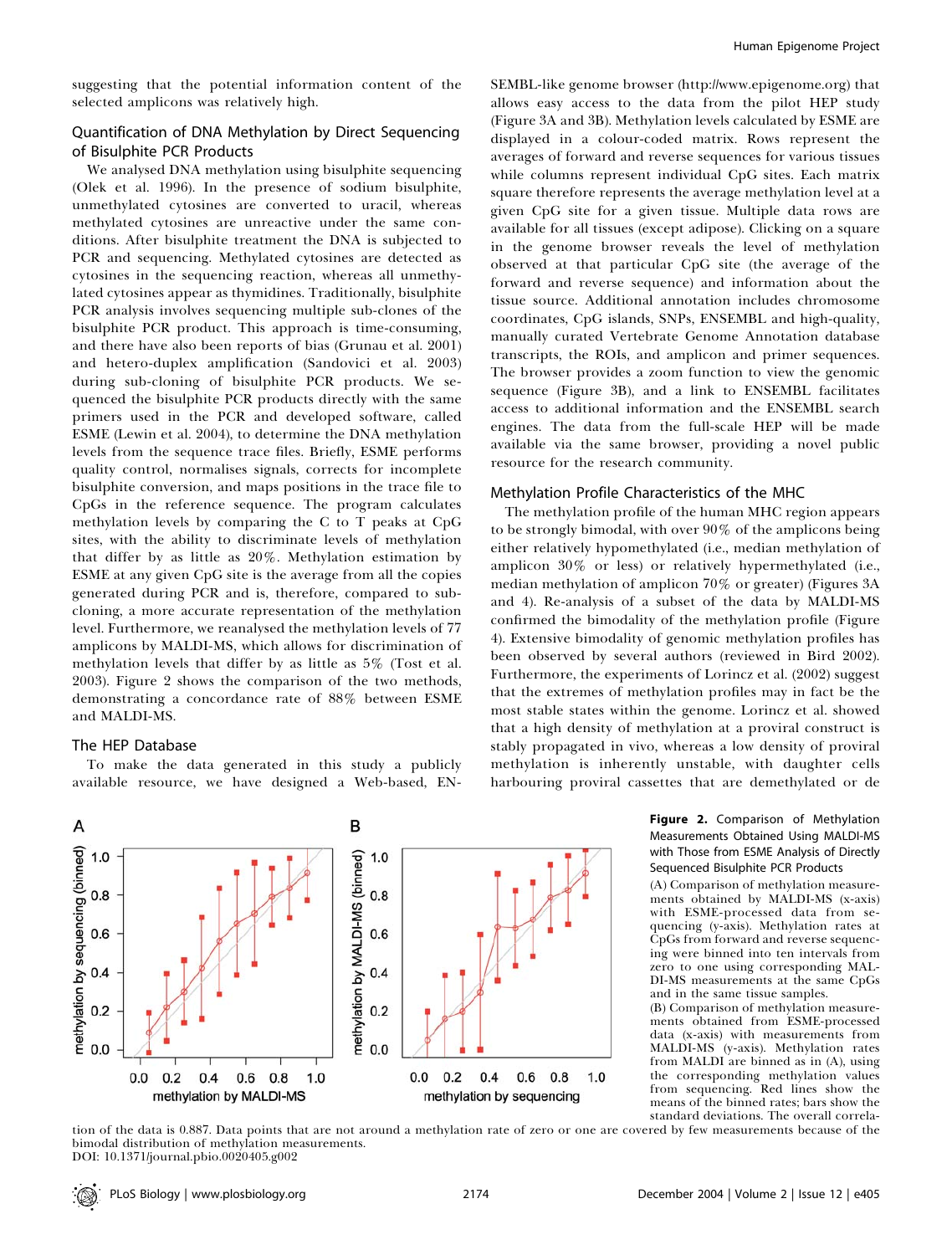



#### Figure 3. The HEP Database

(A) We have created a Web-based, ENSEMBL-like genome browser for displaying HEP data that is publicly available at http://www.epigenome.org. The methylation levels calculated by the ESME software are displayed in the form of a matrix. Each matrix contains the data obtained from all the samples of one amplicon. Each colour-coded square (yellow represents 0% methylation, blue represents 100% methylation, and green represents intermediate levels) within the matrix represents one CpG site. Clicking on a square reveals the tissue source of the sample and the level of methylation observed at that particular CpG site. Grey squares indicate CpG sites for which methylation levels could not be determined. Each row of squares represents all the CpG sites for one sample of a particular amplicon, and the samples are grouped by tissue type. The red bar indicates the genomic region analysed. Also shown are chromosome coordinates, CpG islands, SNPs, and ENSEMBL and high-quality, manually curated VEGA transcript information. The HEP database links to the Ensembl genome browser, providing additional information about the region of interest. The example shows amplicons within the  $Syn\ddot{G}AP$  1 gene that correspond to regions that were determined to be hypomethylated (second amplicon from the left), hypermethylated (first and fifth amplicons), and heterogeneously methylated (fourth amplicon). Insufficient data were obtained for the third amplicon. (B) By using the zoom function, the user

can view the complete DNA sequence for the analysed amplicon.

DOI: 10.1371/journal.pbio.0020405.g003

novo methylated. It must be noted that even though the amplicons displayed hypo- or hypermethylated profiles, small variations in the levels of methylation at individual CpG sites within an amplicon were also frequently observed. Although there may be technical reasons for this heterogeneity, numerous studies (using a variety of techniques) have shown that the methylation profile of a given region in vivo is rarely homogenous (Costello et al. 2000; Kondo et al. 2000; Grunau et al. 2001; Cui et al. 2003). The functional outcome of these small variations, particularly when they exist between tissues or individuals, remains to be elucidated.

Comparison of the methylation values for upstream amplicons (median methylation of 10%) versus intragenic amplicons (median methylation of 86%) revealed that upstream amplicons were more likely to be hypomethylated ( $p <$ 0.0001). Interestingly, within the upstream category we found that CpG sites located within the 5' UTR were less likely to be methylated (median methylation of 7%) than the CpG sites located within 2 kb of the first start codon but not within the 5' UTR (median methylation of  $14\%$ ) ( $p < 0.0001$ ). Within the intragenic category, we found that CpG sites located within introns (median methylation of 84%) were less likely to be methylated than CpG sites located within exons (median

methylation of 89%) ( $p < 0.0001$ ). Whether these significant but small differences reflect any bias for the presence of regulatory elements close to the transcriptional start site or within introns, or some other functional consequence, is currently hard to assess.

#### Analysis of Heterogeneously Methylated Regions

Fourteen amplicons displayed significant heterogeneous methylation profiles (i.e., median methylation between 30% and 70%) (see Figure 3A). These might represent differentially methylated regions at which parental alleles display reciprocal methylation profiles that are determined by the parent-of-origin of the allele, or regions that were heterogeneously methylated on both alleles. Our sequencing method could not discriminate between these two possibilities, and none of these regions corresponded to known imprinted sites within the human genome. We therefore sub-cloned the PCR products and sequenced individual sub-clones of ten different heterogeneously methylated amplicons and used polymorphisms to discriminate between the parental alleles. The overall methylation profiles determined by sequencing individual sub-clones were consistent with those obtained by direct sequencing of the bisulphite PCR products. None of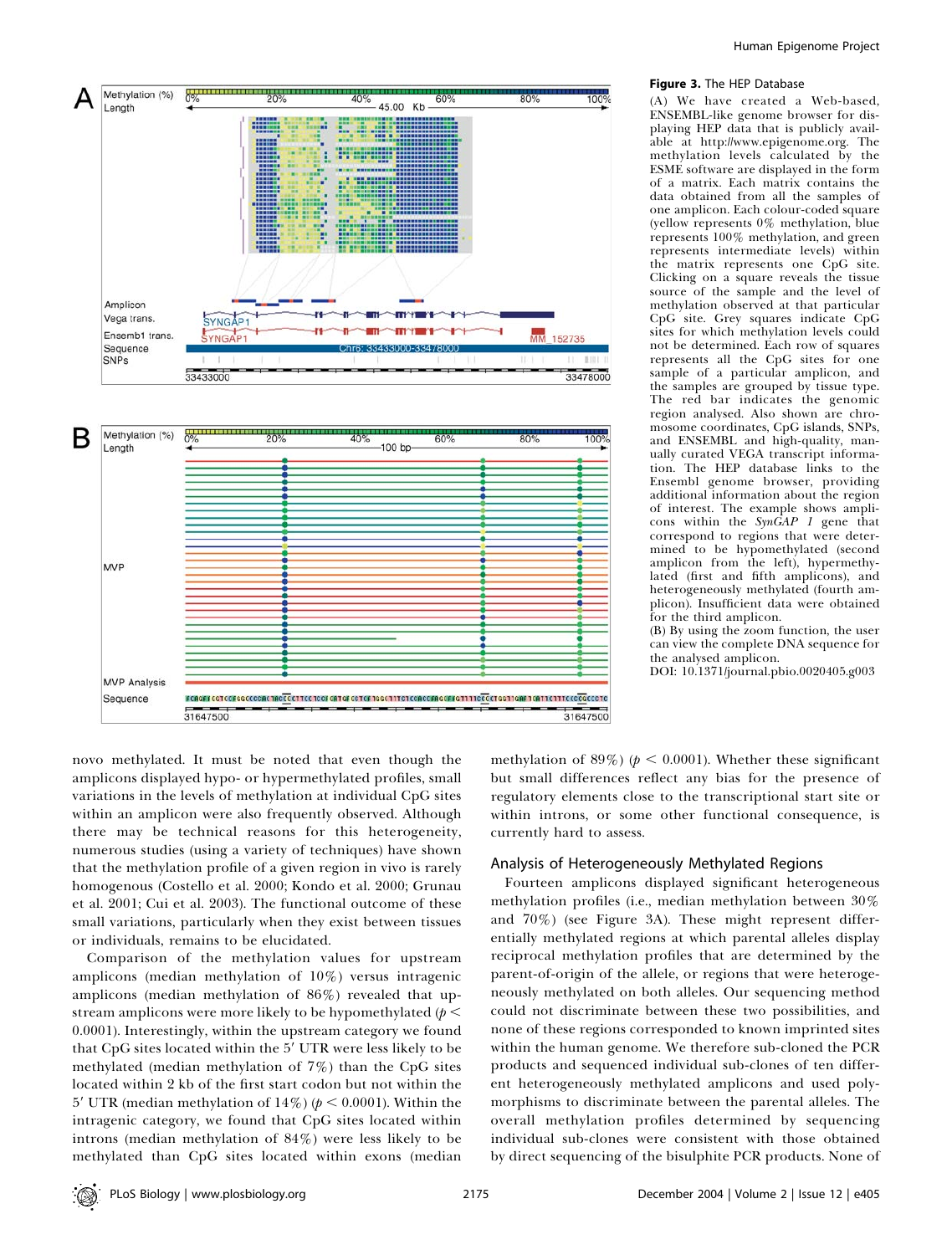

Figure 4. Bimodal Distribution of DNA Methylation within the Human MHC

(A) Determined by direct sequencing/ ESME analysis (based on 86,374 single CpGs in different tissue samples building the median for measurement repetitions).

(B) Determined by MALDI-MS (based on 1,019 MALDI measurements). DOI: 10.1371/journal.pbio.0020405.g004

the six amplicons for which polymorphisms were found showed allele-specific methylation (data not shown). This is consistent with the fact that so far there have been no reports of imprinted regions within the human MHC. Since these amplicons were heterogeneously methylated to a similar extent in samples from various tissues and individuals, they might represent regions where maintenance of a specific epigenetic state is not essential. It is also possible that these regions are located at the boundaries of hypermethylated regions, and, consequently, the methylation levels are ''trailing off''. However, both these possibilities contradict models that suggest that the genome prefers to maintain methylation profiles in bimodal states.

Interestingly, a few regions were heterogeneously methylated in some tissues only, suggesting that the tissue sampled was a mosaic of several sub-types among which the methylation profile at certain genes varied, or that the region displays tissue-specific parental imprinting similar to the insulin-like growth factor 2 (IGF2) gene, which is imprinted in all tissues except brain (Pham et al. 1997).

Direct sequencing of the heterogeneously methylated amplicons was unsuccessful in a small proportion of cases. Possible reasons include incomplete bisulphite conversion and genetic polymorphisms within the primer binding site. We also noticed a mobility shift of the sequence in a few cases. This occurs because a population of bisulphite PCR products generated from a heterogeneously methylated region contains a mixture of molecules, some with cytosines at certain CpG sites (i.e., initially methylated) and others with thymidines at those CpG sites (i.e., initially unmethylated). When these PCR products are sequenced directly, the cumulative effect of the molecular weight difference between cytosines and thymidines is that some molecules migrate faster than others during capillary electrophoresis. The sequence trace therefore contains two traces that do not perfectly overlap, resulting in erroneous estimation of methylation levels. Such sequences were excluded from further analyses.

#### Analysis of CpG Islands

CpG islands are GC-rich regions that contain a high density of CpGs and are positioned at the  $5'$  ends of many human genes (reviewed in Bird 2002). Although most CpG islands remain hypomethylated throughout development in all tissues (Antequera and Bird 1993), regardless of expression

state, a small proportion become hypermethylated during development (reviewed in Bird 2002), and this correlates with transcriptional silencing of the associated gene. In our study, 27 amplicons overlapped CpG islands, and 22 of these (i.e., 80%) were hypomethylated in all tissues examined. Interestingly, this proportion of hypomethylated CpG islands is similar to that reported by Yamada et al. (2004), who analysed the methylation status of CpG islands on human Chromosome 21q and found that 103 out of 149 CpG islands (i.e., 70%) were hypomethylated.

In our study, CpG island amplicons situated in the upstream ROIs were always hypomethylated, whereas hypermethylated CpG island amplicons were found only in the intragenic regions. Among the intragenic CpG island amplicons, those situated at the  $5'$  end of the gene (i.e., overlapping exon 1, intron 1, or exon 2) were always hypomethylated. A tissue-specific methylation profile was observed for the CpG island situated within exon 3 of the tenascin-XB (TNXB) gene, which was hypomethylated in muscle samples only. This hypomethylation correlates with the temporally regulated and tissue-specific expression of TNXB, which is abundantly expressed in connective tissues. It has been suggested that TNXB has a role in limb, muscle, and heart development (Burch et al. 1995), and, therefore, epigenetic modifications at the TNXB CpG island may have an important regulatory role (tissue specificity of methylation profiles is discussed in more detail below). Interestingly, the CpG island amplicon located within exon 3 of the HLA-G gene spanned a methylation boundary, being hypomethylated at the 5' end with a sharp transition to a hypermethylated profile at the 3' end. Overall, the results are consistent with the prevailing model of CpG islands being regions of the genome that are hypomethylated, especially when they occur upstream or within the  $5'$  end of the gene.

## Tissue Specificity of the Methylation Profiles

DNA methylation profiles are complex and dynamic, and can vary with developmental stage, tissue type, age, the alleles' parent-of-origin, and also phenotype or disease state (reviewed in Bird 2002). In particular, the role of DNA methylation in setting up and maintaining tissue-specific expression patterns has received a lot of attention. However, the extent of tissue specificity of DNA methylation profiles is relatively unknown. The HEP pilot study involved the analysis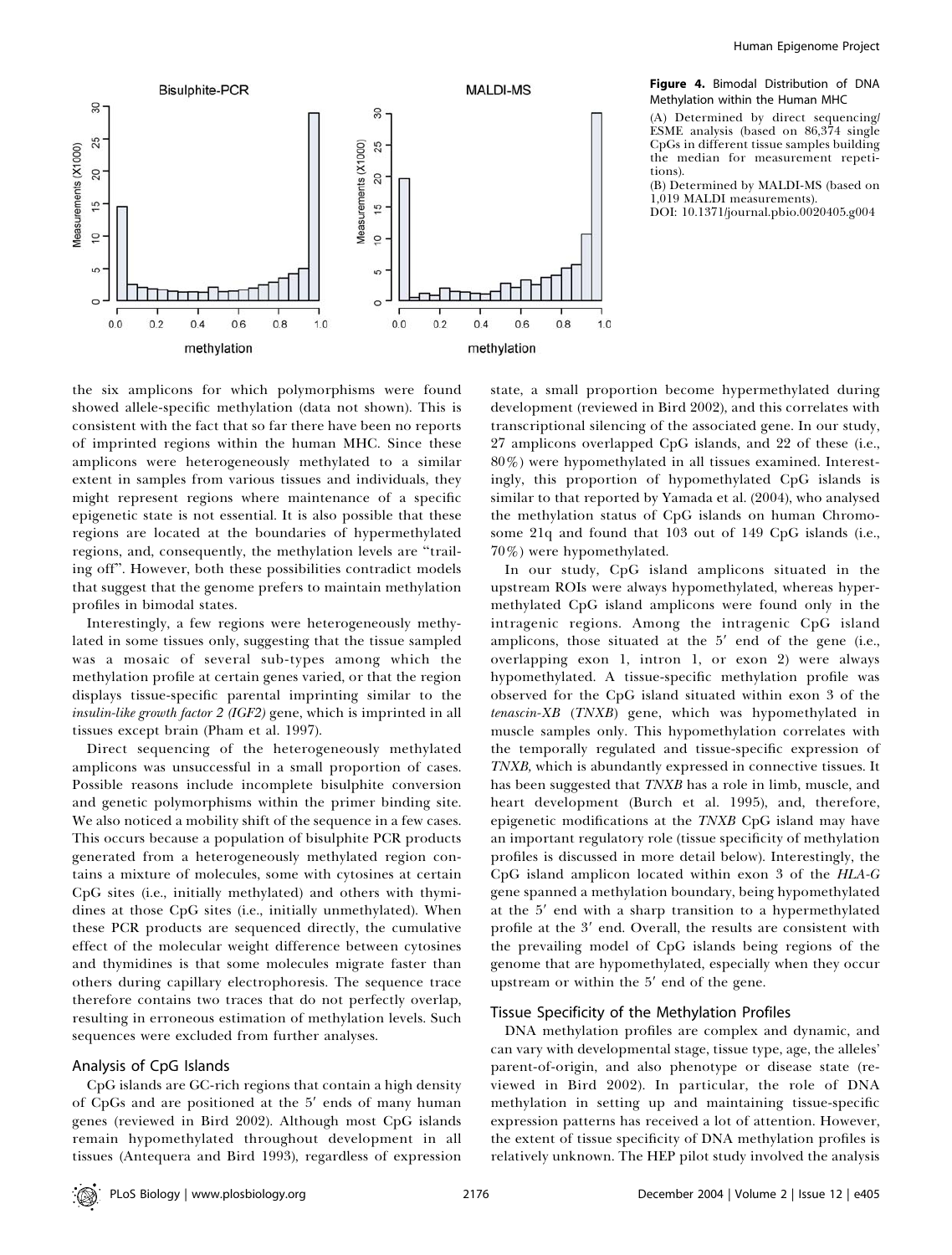

#### Figure 5. Example of METHANE Output Showing Regions That Display Tissue-Specific Methylation Profiles

The top colour-scale bar refers to the degree of methylation (percent). The bottom colour-scale bar refers to the absolute difference in the methylation level observed between tissues at a given CpG site, and is therefore a measure of the confidence level for a CpG site to be defined as a MVP.

(A) The upper matrix represents an amplicon that contains 18 CpG sites within a 386-bp region overlapping exon 3, intron 3, and exon 4 of the complement factor B gene. It is hypomethylated in liver (median methylation is 17%) and hypermethylated in all other tissues examined (median methylation is 100%). The lower matrix shows pairwise comparisons of the methylation values for each CpG site between tissues.

(B) The upper matrix represents an amplicon that contains 19 CpG sites within a 550-bp region overlapping exon 3 and intron 3 of the DAXX gene. It is relatively hypomethylated in breast (median methylation is 64%) compared with the other tissues examined (median methylation is 100%). The lower matrix shows pairwise comparisons of the methylation values for each CpG site between tissues.

DOI: 10.1371/journal.pbio.0020405.g005

of 32 samples (from different individuals) comprising seven tissues: adipose, brain, breast, liver, lung, muscle, and prostate.

Upon comparison of the amplicon profiles, we found that 10% of all amplicons displayed differential methylation between the tissue types (examples are shown in Figure 5). Of these amplicons, 31% were located in the upstream regions, a proportion that is in the same range as the total number of upstream amplicons relative to intragenic amplicons analysed in this study (see Table 1). We scanned the literature and publicly available gene expression databases to determine whether the cognate genes displayed tissue-specific expression. An example is the complement protein  $C2$  mRNA, which normally has a long  $5'$  upstream region; in the liver, an additional transcript with a much shorter 5' upstream region is expressed (Horiuchi et al. 1990). In our study we found that a region that overlaps intron 2 and exon 2 of the C2 gene was hypomethylated in liver samples only (however, this region is downstream of the transcriptional start sites of both forms of C2 mRNA). Another example is DOM3Z, which is ubiquitously expressed but occurs only at very low levels in the lung (Yang et al.1998), and this correlates with a region overlapping exons 4 and 5 of DOM3Z that is hypermethylated in lung (and brain) but hypomethylated in the other tissues examined. It has also been demonstrated that the murine *complement factor B* utilises differential tissue-specific start sites (Garnier et al. 1995), and in our analysis the human homologue is hypomethylated at a region overlapping exons 3 and 4 only in liver. However, the majority of the genes that were associated with tissue-specific methylation profiles in our study did not show corresponding tissue-specific expression profiles in a previously reported whole human genome expression microarray analysis (Su et al. 2002). Some of these genes are known to be associated with various mRNA isoforms, but detection of such alternative transcripts is quite difficult with conventional microarray analysis and usually requires more detailed analysis. It is also possible that the tissue-specific methylation profiles we observed in adult tissue may hint at tissue-specific expression profiles that existed during early development, or they may be associated with as yet unknown transcripts, e.g., noncoding RNAs. Alternatively, there may be only a modest proportion of genes in which tissue specificity of gene expression is affected by methylation.

#### Inter-Individual Variation of Methylation Profiles

There is increasing evidence that an individual's epigenetic profile can influence phenotype and susceptibility to various diseases such as cancer, an example of such evidence being a recent report linking the loss of imprinting at the IGF2 locus with an increased risk of developing colorectal cancer (Cui et al. 2003). In our study, nearly all loci displayed some degree of heterogeneity, which probably has no bearing on the differences in genome function among individuals. However, considerable differences in methylation profiles between individual samples within a tissue were observed for a number of amplicons. We calculated a median methylation value for each individual sample and then compared these values within each tissue type for each amplicon. A total of 118 amplicons displayed a difference of greater than 50% between the lowest and highest median methylation values in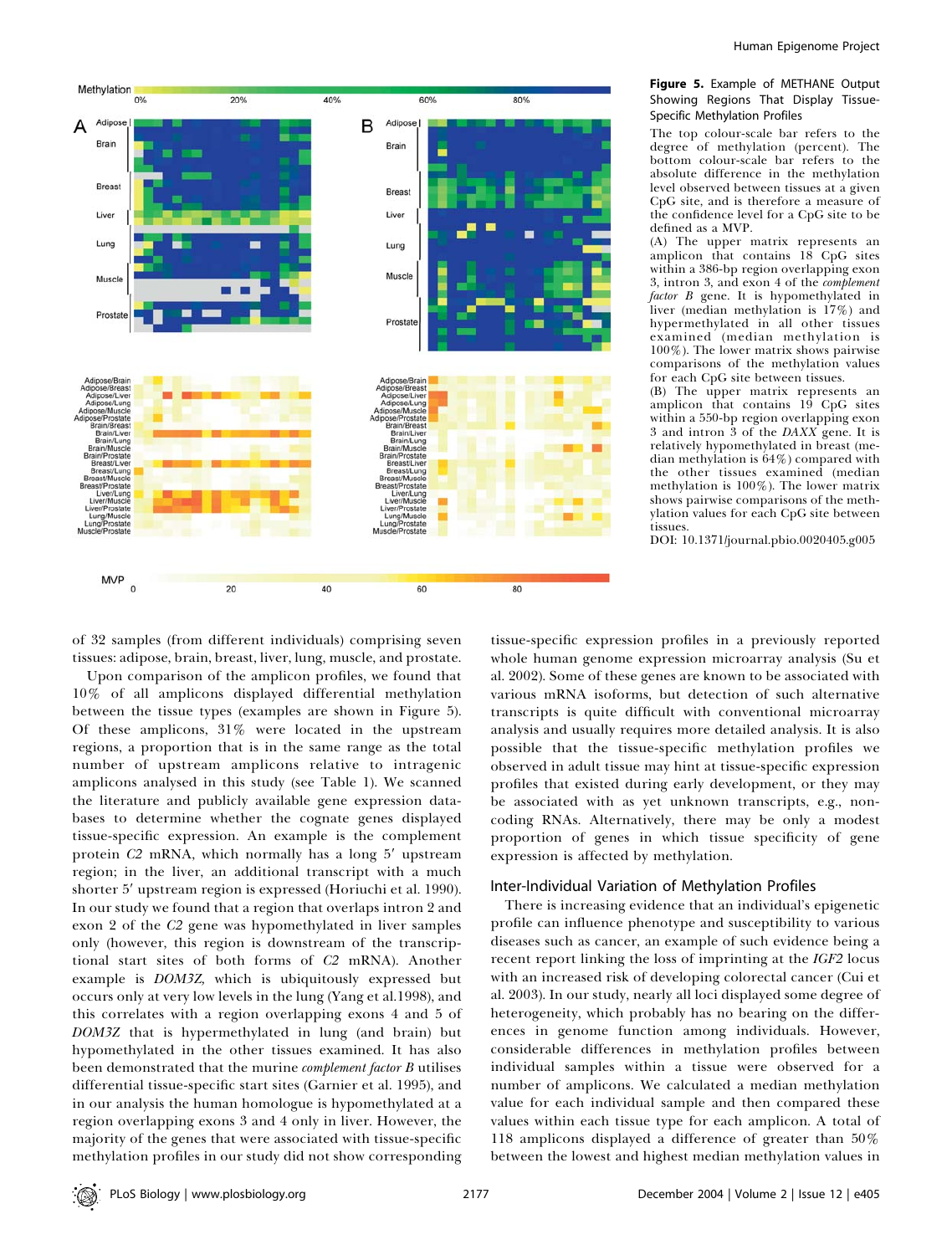

#### Figure 6. Example of METHANE Output Showing Regions That Display Inter-Individual Variation of Methylation Profiles

(A) Example of a region that displays significant inter-individual variation, especially in prostate. The matrix represents an amplicon that contains 27 CpG sites within a 527-bp region overlapping the last exon of the CYP21A2 gene.

(B) Another example of a region that displays significant inter-individual variation. The matrix represents an amplicon that contains 13 CpG sites within a 453-bp region overlapping the 5' UTR and exon 1 of the tumour necrosis factor gene.

DOI: 10.1371/journal.pbio.0020405.g006

at least one tissue. Of these amplicons, 76% were intragenic, which is a similar proportion to the overall number of intragenic amplicons (71%; 181 out of 253 amplicons) analysed in the study. This proportion is also similar to the overall proportion of amplicons that showed tissue-specific methylation profiles and were classified as intragenic (69%). Although inter-individual variation for a given amplicon was not observed in every tissue, there was no apparent tissuespecific enrichment for inter-individual variability of methylation profiles.

Examples of amplicons that displayed significant interindividual variation in methylation profiles include a region overlapping the last exon in CYP21A2 that showed considerable inter-individual variation in prostate (Figure 6A), and a 5' upstream region of tumour necrosis factor (LocusID 7124) that varied significantly between individuals in liver (Figure 6B). Although the differences could be attributable to the technical variability inherent in our approach or the fact that we did not control for age or sex of the tissue donors, it is also possible that certain genotypes are associated with unique epigenotypes. In a recent study, Van Laere et al. (2003) mapped a porcine quantitative trait locus that affects muscle growth, fat deposition, and heart size to an evolutionarily conserved CpG island within the imprinted Igf2 gene. Pigs inheriting the mutation from their sire had a 3-fold increase in Igf2 expression in postnatal muscle (i.e., the quantitative trait locus is paternally expressed). Furthermore, the mutation abrogated in vitro interaction with a nuclear factor, and this effect was phenocopied following in vitro DNA methylation of the region. Evidence for an interaction between genotype and epigenotype at the *IGF2* gene in humans has also recently been reported (Murrell et al. 2004). Of the 3,273 unique CpG sites we analysed, 101 overlapped with known SNPs (relatively evenly distributed over all amplicons), all representing sites at which the CpG was lost (see Figure 1; Table 1). The SNPs were extracted from dbSNP (http:// www.ncbi.nlm.nih.gov/SNP) and are annotated in the HEP database. One could postulate that the gain or loss of one or more critical CpG sites may affect the overall methylation profile of a locus and, consequently, promoter activity. Alternatively, non-CpG SNPs located within an epigenetically sensitive regulatory element could also influence the epigenetic makeup of that region. Therefore, mutations in regulatory sequences could influence epigenetic profiles, resulting in altered phenotypes.

#### Analysis of Methylation Variable Positions by MALDI-MS

A major aim of the HEP is to identify genomic regions at which DNA methylation profiles display statistically significant variation due to biological or environmental influences. Therefore, based on the tissue-specific and inter-individual variation in methylation profiles discussed above, we were interested in establishing high-throughput assays for epigenotyping. This involved the identification (manually or using the METHylation ANalysis Engine [METHANE]) of methylation variable positions (MVPs), which we define as CpG sites that have statistical power to discriminate between different biological samples or states. In other words, by assaying the methylation state of just a few select CpG sites within a given region, information can be inferred about the tissue source or disease state. Such a high-throughout MVP epigenotyping method was recently developed based on the GOOD assay (Tost et al. 2003). This recently developed epigenotyping assay allows for accurate discrimination of methylation levels that differ by 5% or more. Furthermore, MALDI-MS is a relatively inexpensive method that offers a high degree of automation and integration and that has no requirement for sample purification. Assays for 231 MVPs in 77 amplicons, including all those that displayed differential methylation profiles between different tissue types or inter-individual variability, were designed and analysed in a triplex format (i.e., methylation levels at three independent CpG sites are analysed in one assay). A subset of 11 MALDI-MS assays is shown in Figure 7.

## Comparison of Methylation Profiles with Independent Gene Expression Data

The primary function of epigenetic modifications is to modulate gene expression: a specific combination of epigenetic modifications at regulatory elements, notably promoters and enhancers, influences the transcriptional state of a gene (reviewed in Bird 2002). In many cancers, aberrant epigenetic modifications occur within CpG islands that overlap promoters (some of which are candidate tumour suppressors), which is thought to result in aberrant transcription of the cognate gene, thus contributing to tumour progression.

We compared the amplicon methylation profiles with the human genome expression patterns available from the Genomics Institute of the Novartis Research Foundation Gene Expression Atlas database (http://expression.gnf.org).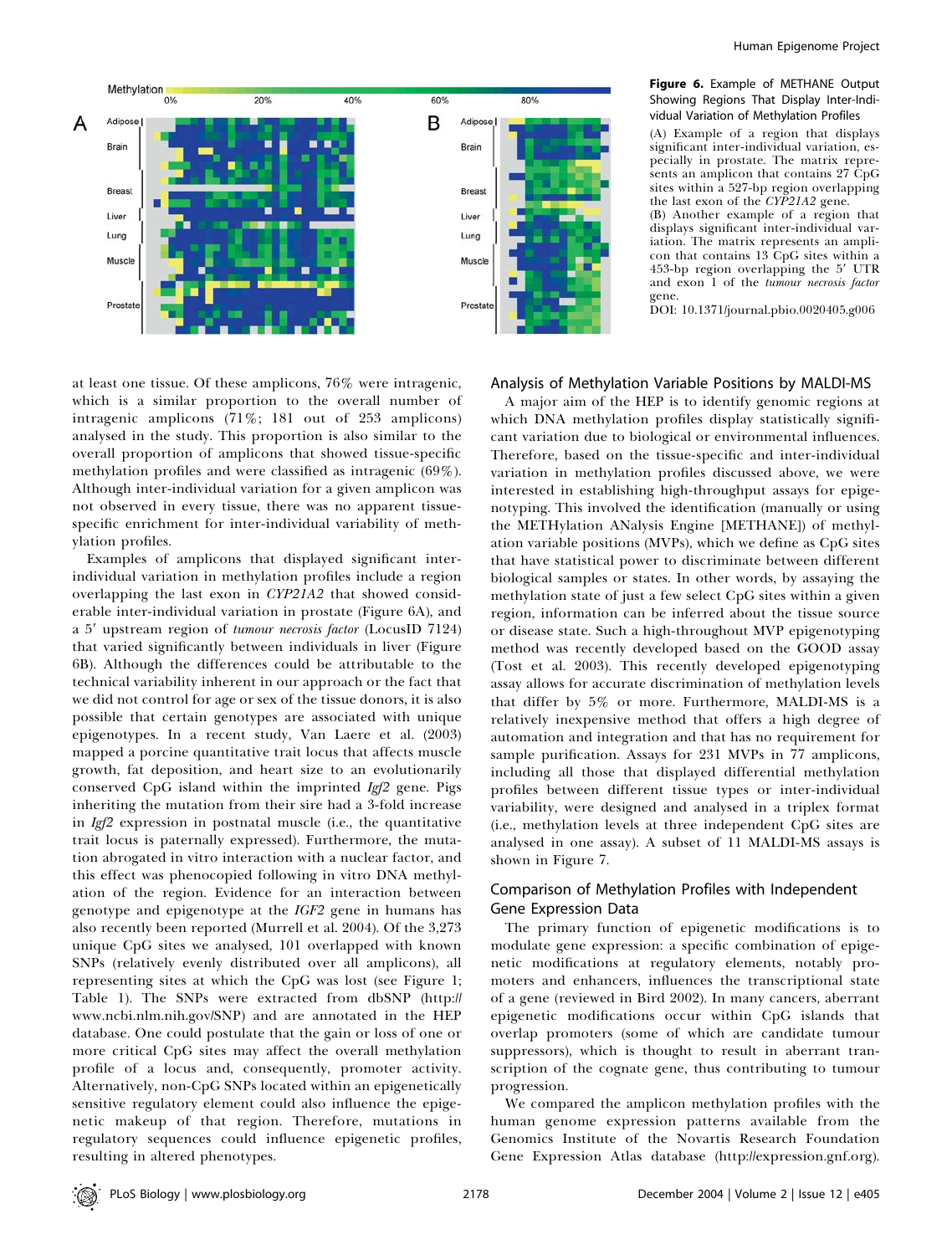This publicly available database contains whole-genome mRNA expression data obtained by Su et al. (2002) using human U95A Affymetrix microarray chips. We calculated a median methylation value for each amplicon (see Materials and Methods). As mentioned above, the methylation profiles displayed a bimodal distribution, with more than 90% of the amplicons being either hypomethylated (median methylation of 30% or less) or hypermethylated (median methylation of 70% or greater). Therefore, to perform the analyses we divided the amplicons into two categories: hypomethylated (methylation less than 50%) and hypermethylated (methylation greater than 50%) (see Materials and Methods). We then compared the range of expression values associated with hypomethylated amplicons with those of hypermethylated amplicons. Most genes on the U95 microarray are represented by multiple probes, and, in a few cases, contradictory expression values were obtained for the same gene, in which case the gene was excluded from our analyses. Analyses were performed for liver, lung, and prostate samples only (Figure 8), since appropriate Gene Expression Atlas data were unavailable for the other tissues. For prostate and liver, a significant difference was found between expression levels associated with hypomethylated versus hypermethylated upstream amplicons: hypomethylated upstream amplicons correlated with a wide range of expression levels whereas hypermethylated upstream amplicons correlated with a lack of expression ( $p < 0.0001$  for prostate and  $p < 0.01$  for liver). The intragenic amplicons did not show any correlation between methylation and expression levels ( $p > 0.3$  for both prostate and liver). A list of all upstream amplicons included in the analysis is given in Table S2.

For the lung samples there was no significant correlation between expression and methylation state for amplicons within the upstream or intragenic categories ( $p > 0.3$  for both categories). Although the lung data show the same trend as the prostate and liver data, the lung hypomethylated data contained a number of outlier data points representing very high expression values (as shown in Figure 8 by the unfilled



circles). The overall trend of the data suggests that these data may be artefactual, but there is nothing that indicates these data points are not real. These data points were enough to influence the analysis such that we could not find a significant difference in the expression of between hypo- and hypermethylated lung genes. If the data points are real, the lack of correlation for the lung samples may be due to inconsistencies within the expression or methylation datasets for lung. Alternatively, there may be additional regulatory elements that influence the expression state of the analysed genes in the lung.

Overall, the findings are consistent with a model in which the DNA methylation profile of the upstream region of the gene is an informative indicator of the expression of the cognate gene, specifically, in which hypermethylation within the upstream region is associated with transcriptional silencing. Furthermore, the data also suggest that epigenetic modifications within the upstream regions influence the transcriptional state of a significant number of the genes within the MHC. This is supported by the study of Jackson-Grusby et al. (2001) in which they employed homogeneous cultures of primary mouse embryonic fibroblasts and used the Cre-loxP system to conditionally inactivate Dnmt1, an enzyme that methylates DNA. They found that in the absence of Dnmt1, several mouse MHC class I genes showed altered expression profiles.

# Concluding Remarks

One of the principal challenges in the post-genomic era is to provide a holistic view of genome function, a challenge which is currently being addressed by several large-scale studies of the transcriptome, proteome, metabolic networks, and haplotype maps. The HEP is therefore timely, since DNA methylation is an indispensable part of the genome's regulatory mechanisms. Here we have described the pilot study for the HEP—DNA methylation profiling of the MHC region—which is the first systematic large-scale study of methylation profiles at the sequence level within a multi-

> Figure 7. Comparison of Methylation Values Measured in Five Tissues and Eleven Amplicons Using MALDI-MS and ESME Analysis of Directly Sequenced PCR Products Each column is a tissue sample, each row

a CpG site. Data are ordered in blocks by tissue type and amplicons. Positions of measurements for MALDI-MS (A) correspond to those for ESME analysis (B). The methylation values are colour coded from  $0\%$  methylation (yellow) to  $100\%$ methylation (blue), with intermediate methylation levels represented by shades of green. White indicates missing measurement values.

DOI: 10.1371/journal.pbio.0020405.g007



**ESME**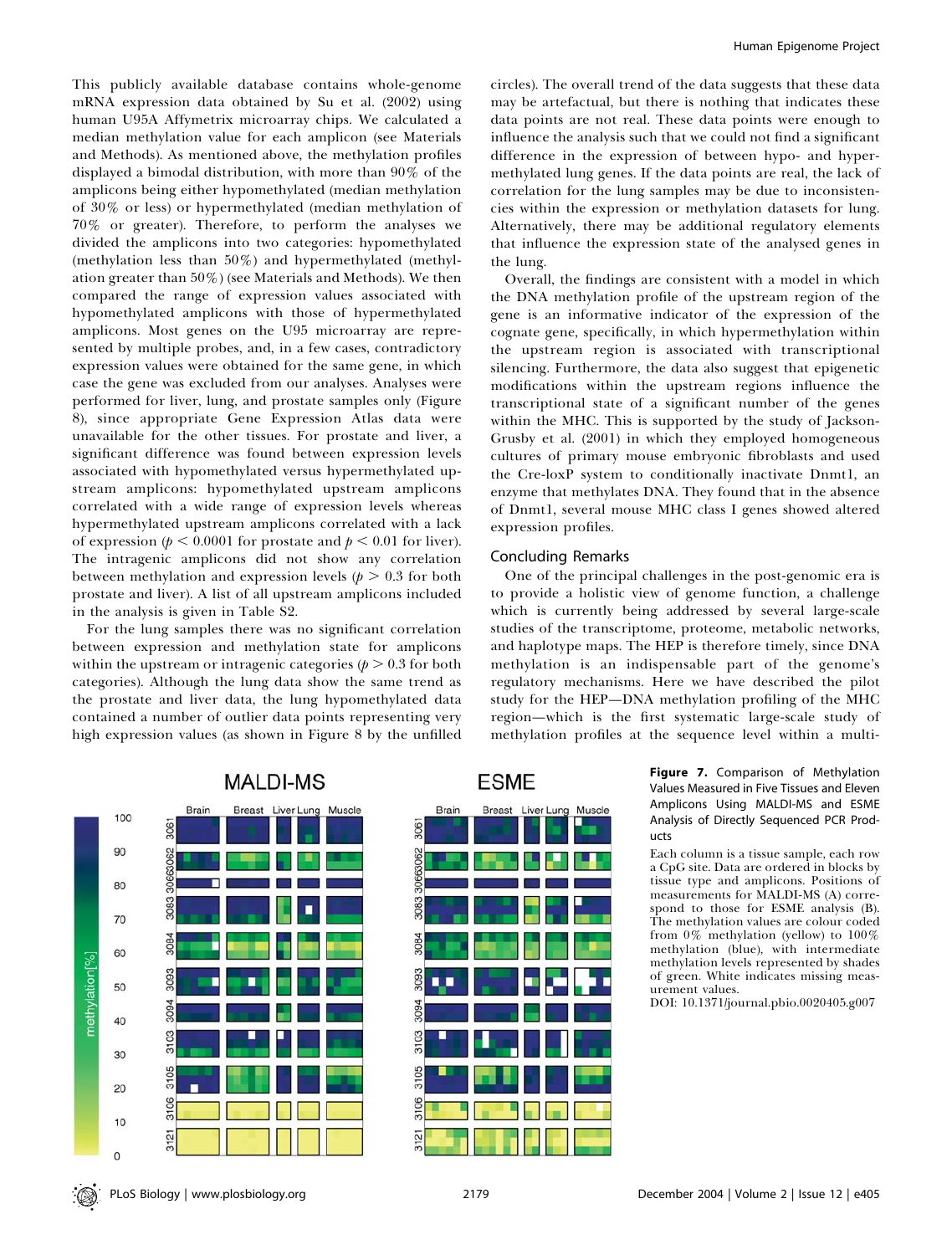megabase region of the human genome. For this project, we developed an integrated pipeline for high-throughput methylation analysis using bisulphite DNA sequencing, MVP discovery, and epigenotyping by MALDI-MS, and created an integrated database (http://www.epigenome.org) for public access to the data generated by the study. The results from the pilot study demonstrate that a significant proportion of the analysed loci within the MHC show tissue-specific methylation profiles, and inter-individual methylation differences are common. Furthermore, the tissue-specific differences in DNA methylation suggest that epigenetic mechanisms are involved in the use of alternative transcriptional start sites. We have also shown that the generated methylation data allow the identification of MVPs that can be typed with high quantitative resolution and sensitivity using MALDI-MS, providing a tool for large population-based studies and for diagnosing diseases in the future.

The study reported here lays the foundation for the HEP, which aims to analyse the methylation state of the regulatory regions of all annotated genes in most major cell types and their diseased variants. In the first phase, which is well underway, we are analysing the DNA methylation profiles of over 5,000 amplicons (representing a 20-fold scale-up relative to the pilot HEP study reported here) associated with nearly all the annotated genes (approximately 3,000) on human

Chromosomes 6, 13, 20, and 22. The excellent genomic annotation available for these four chromosomes, e.g., highquality transcript information and location of SNPs, will enable us to perform comprehensive analyses linking the epigenetic information gained from the HEP with the underlying genetic information. Samples from over 40 different individuals representing 20 tissues will be used in the study.

The resulting data will generate a map that complements other large-scale efforts that are linking our knowledge of gene sequence and cellular phenotypes: studies involving DNA sequencing, SNPs, histone modifications, and transcriptome and proteomic analyses. The epigenome map will be invaluable for understanding gene regulation and the interactions between genes in normal and disease states. It will offer new explanations in well-studied areas such as cancer research, and will also provide a basis for novel approaches to research on environmental effects, nutrition, and ageing (Eckhardt et al. 2004). The HEP also promises to provide DNA methylation markers for disease states, and new targets for drug development and diagnostic applications based on DNA methylation research are already emerging (Cairns et al. 2001). Current efforts to target the epigenomic machinery of cells with drugs have global effects (Besterman and McLeod 2000; Lubbert 2000; Munster et al. 2001), and



#### Figure 8. Comparison of DNA Methylation with Gene Expression

Amplicons generated from prostate (yellow), lung (blue), and liver (green) samples were divided into two categories: 'upstream" and "intragenic". The median methylation values for the amplicons were calculated as described in the text, and these were then classified as hypomethylated (median methylation less than 50%) or hypermethylated (median methylation greater than 50%), and plotted against the cDNA microarray expression data available at http://expression.gnf.org (Su et al. 2002). The expression values are expressed as average difference values (ADVs) for each gene. The average difference value is computed using Affymetrix software and is proportional to mRNA content in the sample, with a value of 200 being a conservative cut-off below which a gene can be classified as being not expressed. The average difference values are the mean of 2 or 3 independent experiments. For prostate and liver, the expression levels associated with the hypermethylated upstream amplicons were significantly lower than the expression levels associated with the hypomethylated upstream amplicons ( $p < 0.0001$ for prostate and  $p < 0.01$  for liver). For lung, there was no significant difference between the expression levels associated with the hypermethylated upstream amplicons and those of the hypomethylated upstream amplicons ( $p > 0.3$ ). There was no correlation between expression and methylation for the intragenic amplicons

for any of the three tissues ( $p > 0.3$ ). The width of the bars is indicative of the number of amplicons in each category: prostate upstream, hypermethylated ( $n = 9$ ); prostate upstream, hypomethylated ( $n = 15$ ); prostate intragenic, hypermethylated ( $n = 109$ ); prostate intragenic, hypomethylated ( $n = 53$ ); liver upstream, hypermethylated ( $n = 9$ ); liver upstream, hypomethylated ( $n = 14$ ); liver intragenic, hypermethylated  $(n = 115)$ ; liver intragenic, hypomethylated  $(n = 45)$ ; lung upstream, hypermethylated  $(n = 9)$ ; lung upstream, hypomethylated  $(n = 13)$ ; lung intragenic, hypermethylated  $(n = 112)$ ; and lung intragenic, hypomethylated  $(n = 57)$ . DOI: 10.1371/journal.pbio.0020405.g008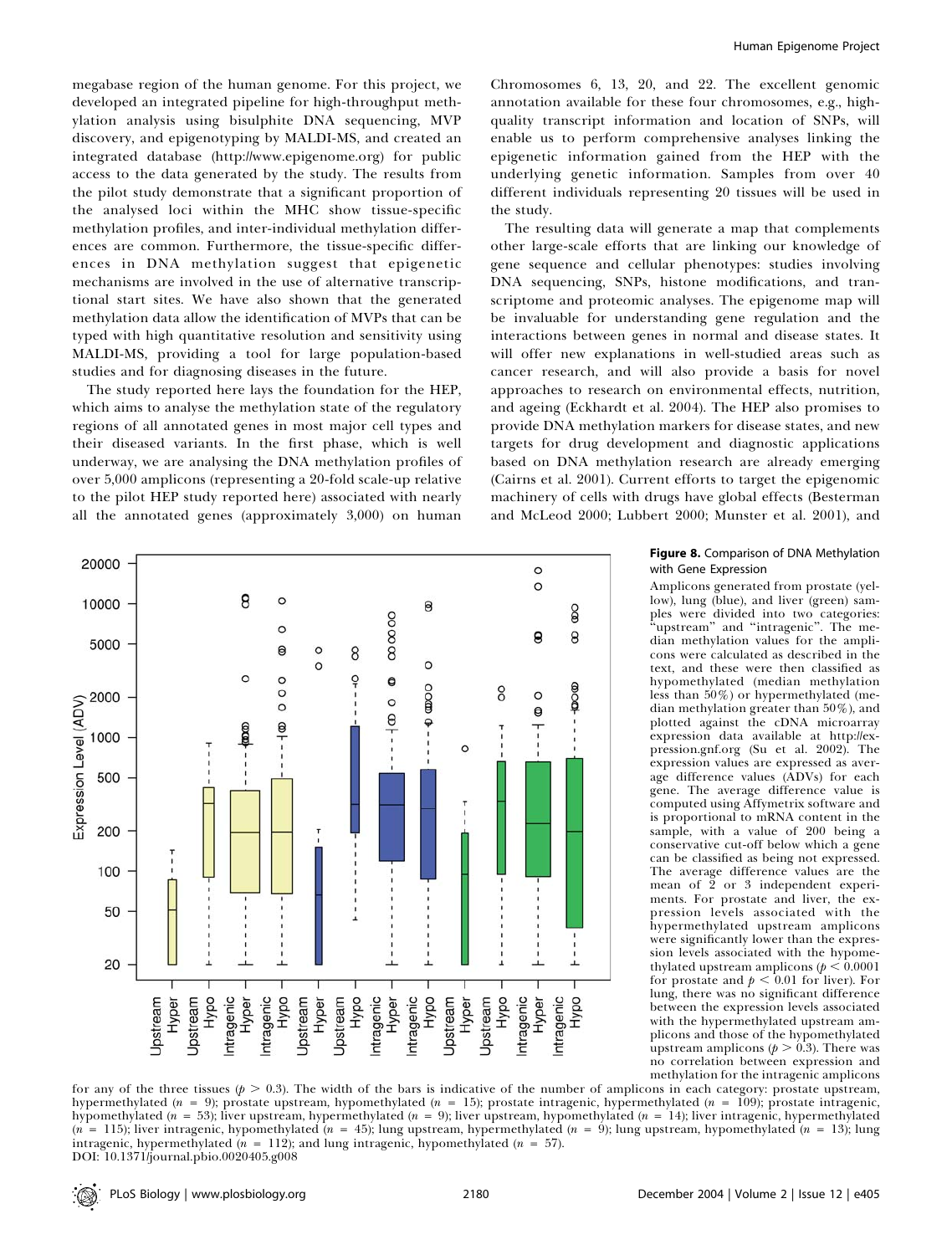## Materials and Methods

Tissue samples. Human tissue samples were obtained from the National Disease Research Interchange (Philadelphia, Pennsylvania, United States) and consisted of tissue material from healthy individuals. Tissue samples included seven different tissue types (adipose, brain, breast, lung, liver, prostate, and muscle) from 32 different individuals (Table S1). DNA was extracted using standard protocols (Sambrook et al. 1989).

Bisulphite conversion. Bisulphite treatment of genomic DNA was performed with minor modifications to a method described previously (Olek et al. 1996).

Amplicon design and PCR. Primers were designed to be at least 21 bases ( $G + C \geq 30\%$ ) and to contain at least two bases complementary to bisulphite-converted sequence to increase the specificity. To ensure that the primers were not biased for either hypomethylated or hypermethylated sequences, controls were performed using bisulphite-converted unmethylated or in vitro methylated target sequences. PCRs were performed in 96-well plates on MJ Research (Waltham, Massachusetts, United States) thermocyclers in a final volume of 25 µl containing 250 µM dNTPs, 1X PCR Buffer (Qiagen, Valencia, California, United States), 10 pmol each of forward and reverse primer, 1 U Taq polymerase (Qiagen), and 8 ng of bisulphite-treated genomic DNA. Water-only controls were also included in each 96 well PCR plate. The cycling conditions were  $95^{\circ}$ C for 15 min followed by 40 cycles of 95 °C for 60 s, 55 °C for 45 s, and 72 °C for 90 s, and a final extension step of 10 min at 72 °C. The PCR amplicons for some of the genomic regions that displayed heterogeneous levels of CpG methylation were sub-cloned using the pGEM-T Easy Vector System according to the manufacturer's instructions (Promega, Madison, Wisconsin, United States). The clones were sequenced on ABI 3700 capillary sequencers (Applied Biosystems, Foster City, California, United States) using ABI Prism Big Dye terminator V 3.1 sequencing chemistry.

Sequencing. PCR amplicons were purified using MultiScreen PCR plates (Millipore, Billerica, Massachusetts, United States) and sequenced directly in forward and reverse directions with the same primers used in the PCR. Sequencing was performed on ABI 3700 capillary sequencers using ABI Prism Big Dye terminator V 3.1 sequencing chemistry.

Analysis and database generation. Quantitative methylation rates were estimated from sequence traces using the ESME software (Lewin et al. 2004). This involved appropriate quality control, normalisation of signals, correction for incomplete bisulphite conversion, and mapping of positions in the trace file to CpGs in reference sequences as described in Lewin et al. (2004). Amplicons were mapped to the human genome assembly (NCBI34) using BLAST (Altschul et al. 1990) and CrossMatch (http://www.genome.washington.edu/UWGC/analysistools/Swat.cfm). Using these offsets the positions of CpG dinucleotides were determined in genomic coordinates. Positional data were then loaded into an LDAS database (http://www.biodas.org) suitable for serving to applications using the distributed annotation system (DAS) XML format (Dowell et al. 2001). HEP methylation data converted to DAS format could then be incorporated dynamically into any third-party applications (such as ENSEMBL) capable of understanding DAS. A Web-based, ENSEMBL-like genome browser, driven entirely from DAS data, was created for displaying HEP data and is publicly available at http://www.epigenome.org. The data reported in the pilot HEP study are subject to the HEP's data release policy (http://www.sanger.ac.uk/PostGenomics/epigenome/drp.shtml).

Kolmogorov-Smirnov tests confirmed that the methylation data did not follow Gaussian distribution ( $p < 0.0001$  in all cases). We therefore used the Mann-Whitney  $U$  test (a non-parametric test that compares the medians of two unpaired groups of samples that do not follow a Gaussian distribution) to perform three different comparative analyses for methylation profiles: (i) upstream versus intragenic amplicons, (ii) within the upstream amplicon category, CpG sites located within the 5' UTR versus CpG sites not located within the 5' UTR but still within 2 kb of the first start codon, and (iii) within the intragenic amplicon category, intronic versus exonic CpG sites.

We designed a software package, METHANE, to identify and generate graphical views of MVPs (see Figures 5 and 6). This tool uses the same DAS data source as the Web browser to generate graphical views but adds additional analysis facilities to compare and display relative methylation level differences in pairwise comparisons. METHANE provides options to compare CpG methylation level

differences calculated from either simple averages or medians per tissue or per site. METHANE can export data as tabular text output or as images in SVG, PDF, or postscript formats and is available on request from the authors.

Epigenotyping by mass spectrometry. Assays, based on the GOOD assay for DNA methylation analysis (Tost et al. 2003), were established for amplicons displaying differential methylation between tissue types or inter-individual variability in the sequencing effort. In most cases, three MVPs within an amplicon were simultaneously queried and analysed. Assay volumes started at 3 µl for PCR, with 2-µl additions for shrimp alkaline phosphatase treatment, primer extension, and  $5'$ -phosphodiesterase digest, and the addition of 10  $\mu$ l of alkylation mix in the respective reaction steps. After dilution with acetonitrile, 0.5-µl samples were transferred to a matrix coated MALDI target plate. All liquid handling was carried out with automated liquid-handling robotics (BasePlate, The Automation Partnership, Royston, United Kingdom). All MALDI-MS analyses were performed with positive ion mode detection on Bruker Autoflex MALDI mass spectrometers (Bruker Daltonics, Billerica, California, United States), equipped with target-plate-changing robots.

To ensure accurate quantification and to compensate for the common preferential amplification in bisulphite-treated DNA, triplicate calibration standards from  $0\%$  to  $100\%$  methylation in 25% increments were included into the analysis. Statistical parameters were defined to compensate for factors complicating quantification by MALDI-MS, such as bad reproducibility of the crystallisation, different rates of ionisation of analytes, and signalto-signal interactions. Quantitative results were obtained with high accuracy when 200 laser shots were accumulated on a sample spot, and eight preparations accounted for differences in the sample preparations. Thus, in total, a quantitative data point is obtained from the average of 1,600 individual spectra and calibrated with the help of mixtures with a known degree of methylation. Success rates are above 97%, and standard deviation for data points is less than 2%.

Comparison of DNA methylation with mRNA expression levels. The methylation data were compared with data in the Gene Expression Atlas database (Su et al. 2002) that contains human transcript data based on the U95 build of Unigene, Affymetrix U95A chip. We calculated methylation values for each amplicon using the median of the methylation values for each CpG site within that amplicon. A quantile plot indicated a strongly non-normal distribution of the data, specifically, platykurtosis (one of two different kinds of kurtosis) demonstrating a bimodal distribution. Therefore, for the purposes of simplified statistical analysis, amplicons were classified as either hypermethylated or hypomethylated dependent on whether their median methylation value was either greater than or less than 50%, respectively. We performed methylation versus expression comparisons after removing the data that corresponded to multiple probes that gave contradictory expression patterns for the same gene on the U95 microarray. Equality of mean expression levels between hypermethylated and hypomethylated datasets was tested using a Welch two-sample (unpaired) t-test.

# Supporting Information

Table S1. Tissues Used in the HEP Pilot Study

Found at DOI: 10.1371/journal.pbio.0020405.st001 (63 KB DOC).

Table S2. Upstream Amplicons Included in the Comparative Analysis of DNA Methylation with mRNA Expression

Found at DOI: 10.1371/journal.pbio.0020405.st002 (32 KB DOC).

#### Accession Numbers

The LocusLink (http://www.ncbi.nlm.nih.gov/projects/LocusLink/) accession numbers for the genes and gene products discussed in this paper are C2 (LocusID 717), CYP21A2 (LocusID 1589), DOM3Z (LocusID 1797), HLA-G (LocusID 3135), IGF2 (LocusID 3481), TNXB (LocusID 7148), and tumour necrosis factor (LocusID 7124).

### Acknowledgments

This work was supported by a grant of the European Union (EU-FP5 QLRI-CT-2000–00417). VKR was supported by a CJ Martin Fellowship from the National Health and Medical Research Council of Australia. AVC, TDA, KLH, and SB were supported by the Wellcome Trust. JT and IGG were supported by the French Ministry of Research. We